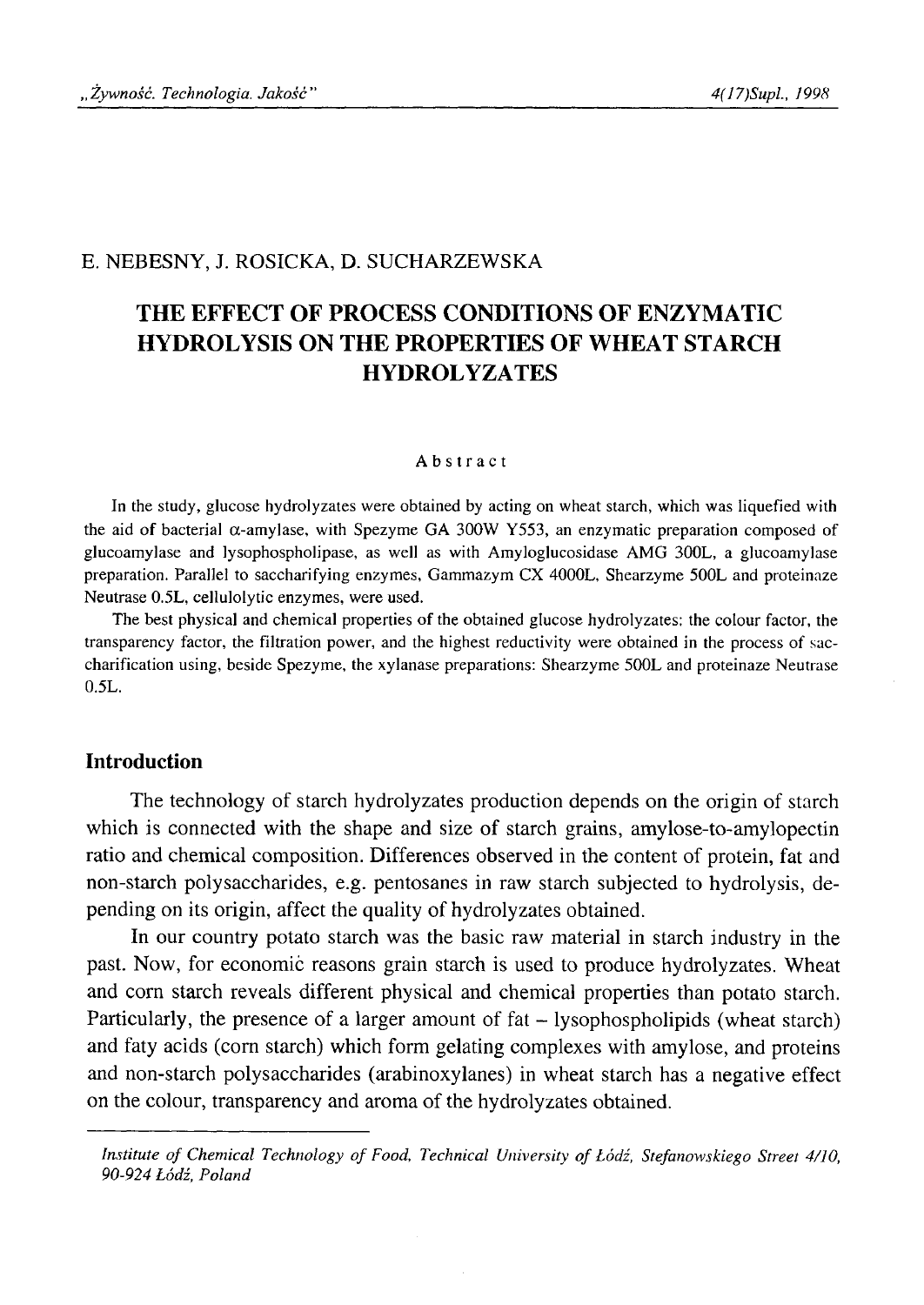Wheat starch hydrolyzates are characterised by high resistance during the process of filtration. This calls for adding enzymes enhancing the hydrolysis of the above mentioned compounds to the process of grain starch hydrolysis [2, 4, 8, 9, 11].

Grain starches contain considerably more fat impurities (wheat 1.12% in this number 62% of lysolecithin, corn 0.87% with 17% lysolecithin) as compared to potato starch  $(0.05\%)$  or tapioca starch  $(0.1\%)$  [1, 9]. The lipid fraction of wheat starch is mainly composed of lysophospholipids, whereas that of corn starch, of free fat acids.

During heating of starch suspension at gruelling temperature or higher, fats form two types of amylose-fat complexes: amylose-lysolecithin and amylose-faty acids (palmitin acid, lynolene acid) [4, 9]. Each percent of fat forms from 10 to 20% of starch-fat complexes, the percentage depending on the composition of fat. [2],

Amylose in this state is resistant to the action of amylolytic enzymes and swells only slightly during gruelling, due to reduced water-fixing power. Lipids account also for clouding of hydrolyzates, an unpleasant taste and odour caused by oxidation of fats, and a decrease in the filtration rate of hydrolyzates [9].

A disadvantageous influence exerted by fat on the production process of corn and wheat hydrolyzates may be diminished by utilising the action of a lysophospholipase enzyme which catalyses the reaction of decomposition of amylose-fat complexes [4,5]. It decomposes lysophospholipids to fatty acids and glycerophosphocholine (with the formation of lysolecithins). In this way the ability of lysophospholipids to form emulsions is destroyed. Due to this the colour and clarity of hydrolyzates is improved, the filtration rate increases and the quantity of filtration assistance used is reduced [4].

From the point of view of technology, contamination of the starch with proteins which can produce unpleasant flavour and contribute to foaming during gruelling and stain starch hydrolyzates, is also disadvantageous.

A specially large quantity of proteins accompany grain starches, i.e. wheat starch  $(0.4\%)$  and corn starch  $(0.35\%)$ , in comparison with potato starch  $(0.06\%)$  [8, 9].

In water media proteins form difference complexes with polysaccharides. In these complexes there are ionic bonds. However, inert polysaccharides form with proteins hydrogen and hydroxyl bonds [3].

At the concentration of macromolecules exceeding 1%, in the biopolymer systems a division of the system into two liquid phases was observed: one containing only protein, while the other one only polysaccharide. This is a generally observed phenomenon, however not common to all types of starch. It refers only to grain starch and not to potato starch which irrespective of the pH value, yields a one-phase system. Thermodynamic adjustment of proteins and inert polysaccharides reduces with pH approaching the isoelectric point of proteins and with an increasing molecular weight of polysaccharide [12].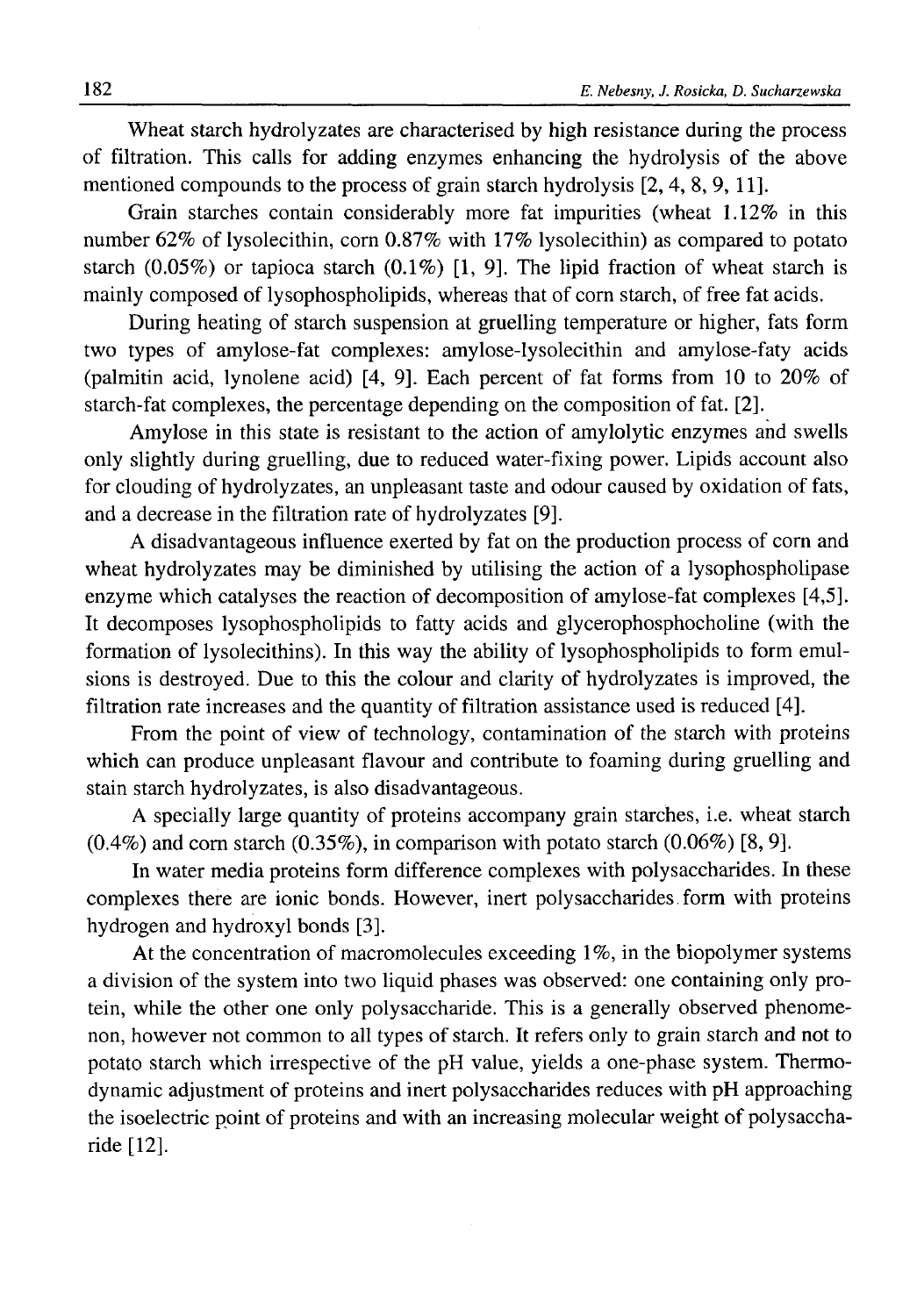As distinguished from potato starch and com starch, the chemical composition of wheat starch is characterised by the presence of non-starch polysaccharides - these are mainly pentosanes, i.e. the polymers of  $\beta$ -1,4-xylose with  $\beta$ -1,3-arabinose branchings.

These substances are characterised by high water absorption in the aqueous solution forming gel substances of high viscosity, and also by the ability to form complexes with proteins which cannot be removed using physical procedures only. They are a special obstacle in the process of filtration of hydrolyzates obtained by enzymatic hydrolysis [2].

Disadvantageous properties of pentosanes in the production process of enzymatic starch hydrolyzates can be reduced by applying pentozanase enzyme. It decomposes arabinoxylanes, bringing about a reduction of viscosity and an increase of the filtration rate. It also constrains clouding in the process of cooling the hydrolyzate (as a result of precipitation of xylanes at low temperature) and changes the structure of residue by transforming non-soluble pentosanes into soluble ones [2, 6].

The aim of this study was to obtain from wheat starch such glucose hydrolyzates which would have the optimum physical and chemical properties, i.e. good filtration ability, transparency, and lack of colour, the features reached due to the additional application of lysophospholipase, proteinase and cellulolytic enzymes in the process of enzyme hydrolysis. They enhance the hydrolysis of fat, proteins and arabinoxylanes.

# **Materials and analytical methods**

The substrate used for research purposes was wheat starch containing 88.2% of dry matter, of  $pH = 6.4$ , of acidity equal to 1.3°N, alkalinity equal to 1.1°N, fat content equal to 1.0%, protein content equal to 1.1% and ash content equal to 0.2%, in relation to dry matter.

For research purposes, the following enzymatic preparations were used in the tests:

- a-amylase TERMAMYL 120L manufactured by Novo Nordisk A/S, of an activity equal to 240 KNU/g, (pH =  $5.0-6.5$ , 80-105°C),
- glucoamylase AMG 300L manufactured by Novo Nordisk A/S, of an activity equal to 300 AG/cm<sup>3</sup>, (pH = 3.5-5.5, 25-60°C),
- SPEZYME GA 300W Y553, an enzymatic preparation manufactured by Gamma Chemie GmbH, containing glucoamylase and lysophospholipase in its composition, of an activity equal to 300 SGU/ml, (pH =  $3.8-4.5$ ,  $60^{\circ}$ C),
- xylanase-cellulase GAMMAZYM CX 4000L Y552 manufactured by Gamma Chemie GmbH, (pH =  $4.0-6.0$ ,  $40-55^{\circ}$ C),
- xylanase SHEARZYME 500L, manufactured by Novo Nordisk A/S, of an activity equal to 500 FXU/g, (pH = 4.0-5.0, 50-70 °C),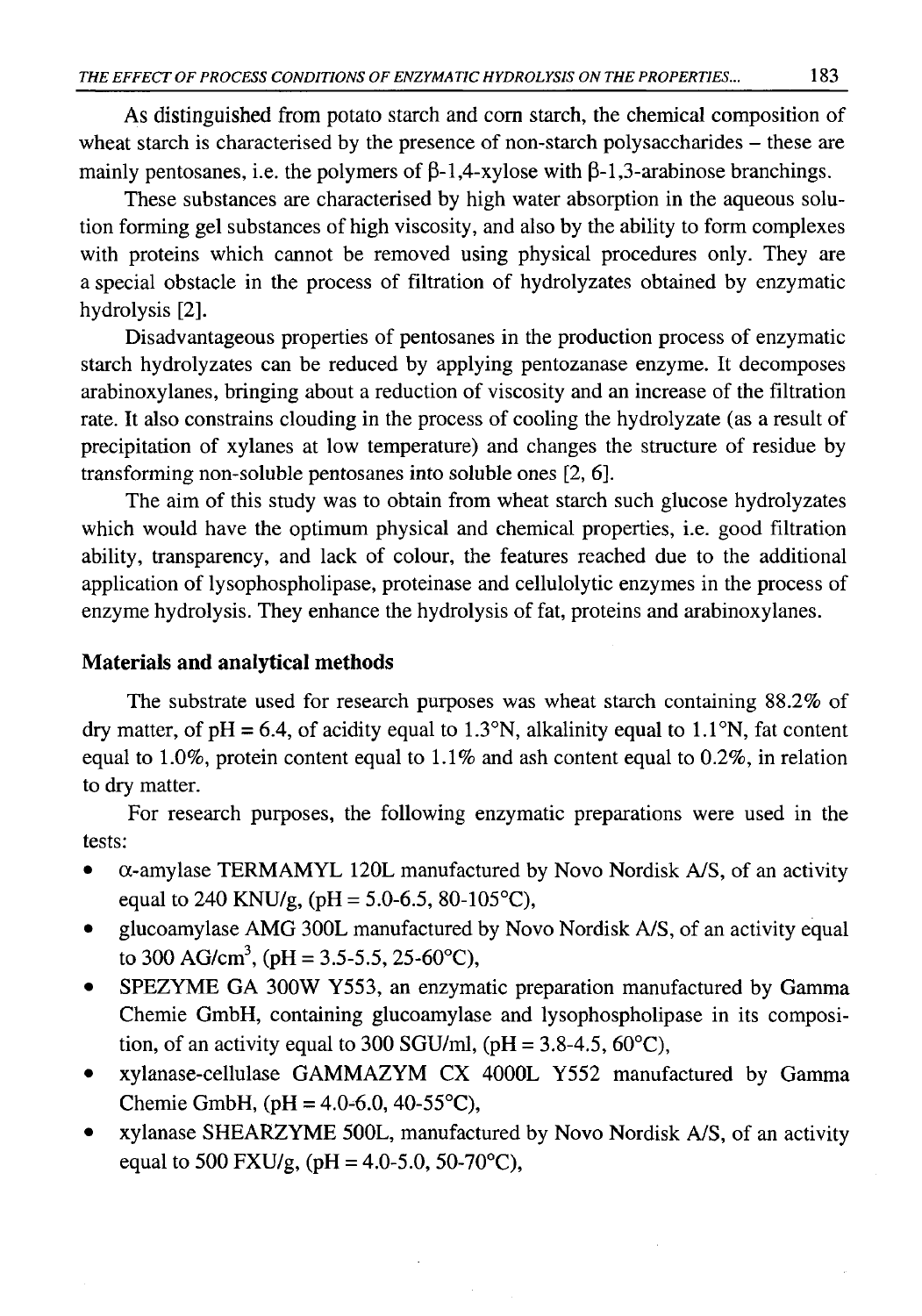• proteinase NEUTRASE 0.5L, manufactured by Novo Nordisk A/S ( $pH = 5.5$ -7.0, 25-55°C).

# **Analytical methods**

The analysis of enzymatic wheat hydrolyzates involved carrying out the following determinations:

- the content of reductive sugars, using the Lane-Eynon method [10], after a previous elimination of proteins from hydrolyzates;
- the filtration rate of wheat hydrolyzates:

(For determination purposes, always the same volume of hydrolyzate, equal 90 cm3, was drawn and the concentration of each of the samples brought to the value of  $37^{\circ}Bx$ . At the temperature of 60°C, the hydrolyzate was filtered trough fluted filter paper of a diameter that was constant for all samples and equal to 205 mm and of the area of  $33011$  mm<sup>2</sup>. The filtration area was equal to  $31420$  mm<sup>2</sup>. Measurements of the filtrate volume obtained after 5, 10, 15, 20 and 25 minutes were taken.)

the colour factor of the solution [7];

(Measurements of solution absorbency were taken at the length of the light wave equal to 400 and 720 nm and calculated in terms of 1 g of product and a layer of 1 cm in thickness. Absorbency measurements were taken using a "Spekol" spectrophotometer, after filtering, at pH equal to 5.6-5.7 and the concentration of hydrolyzates equal to  $30^{\circ}$ Bx.)

• the transparency factor of the solution [7].

(The determination was carried out by preparing wheat hydrolyzate solutions as above and using a "Spekol" spectrophotometer, absorbency measurements were taken, at the length of the light wave equal to 720 nm, in relation to distilled water.)

# **The process of hydrolysis**

Production of glucose hydrolyzates out of wheat starch was carried out in the two following stages: liquefaction and saccharification of starch. For this purpose, the hydrolysis was carried out using the enzyme-enzyme method.

Liquefaction of a suspension of starch, of a concentration equal to 33%, was carried out at pH = 6.5, at the temperature of 95<sup>o</sup>C and the concentration of  $\alpha$ -amylase enzyme equal to 0.15%/d.m.

During saccharification the enzymatic preparation Spezyme GA 300W Y552 of concentration 0.3%/d.m., containing glucoamylase and lysophospholipase was used. For comparison the glucoamylase preparation AMG 300L (concentration 0.3%/d.m.) was applied.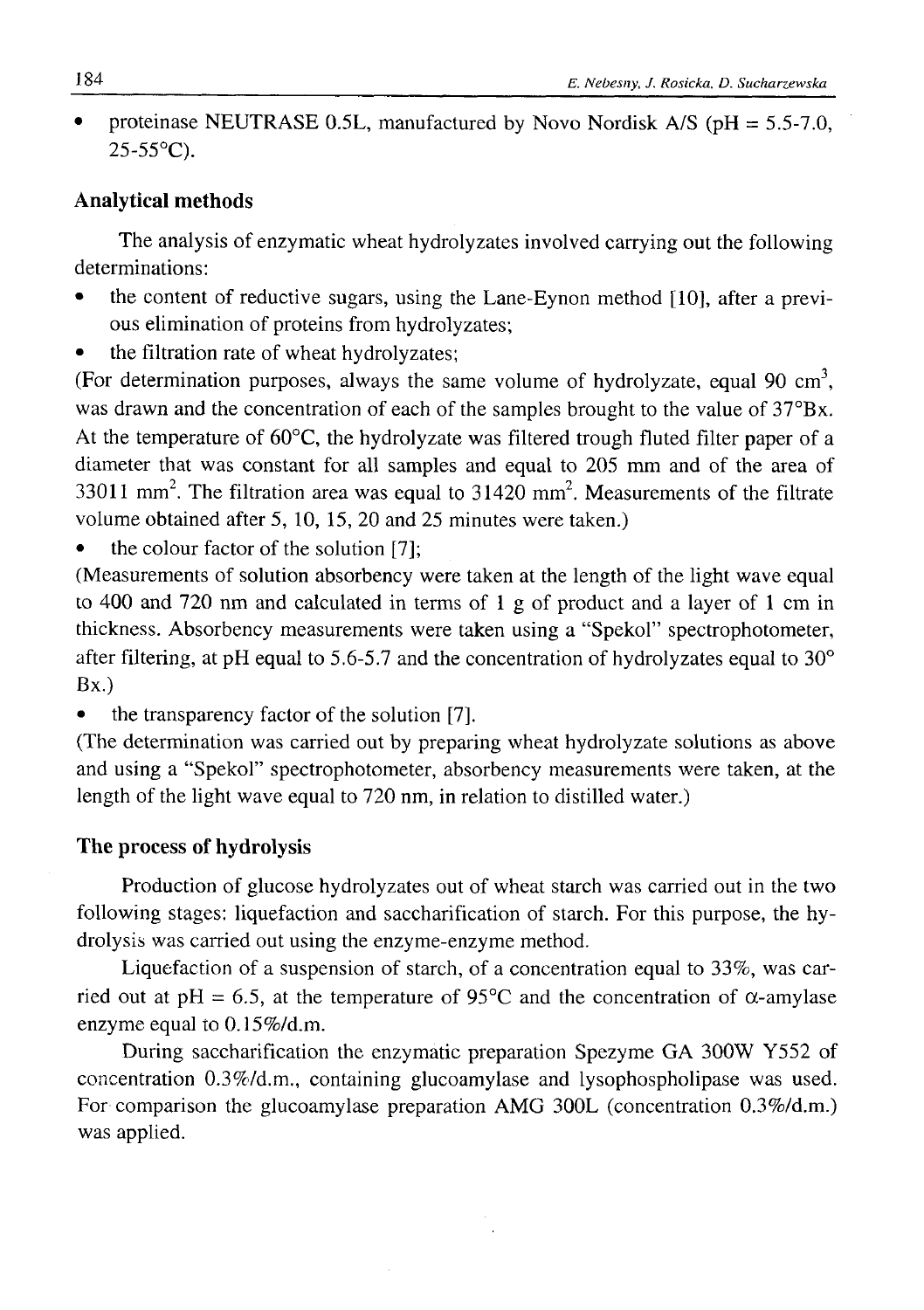Jointly with these preparations cellulolytic enzymes (xylanase-cellulase Gammazym CX 4000L - concentration  $0.06\%$ /d.m. and xylanase Shearzyme 500L - concentration 0.069%/d.m.) and **proteolytic enzyme (Neutrase** 0.5L — concentration 0.013%/d.m.) were used.

#### **Results and discussion**

Results of analysis of wheat starch hydrolyzates obtained by acting on liquefied wheat starch with Spezyme GA 300W, containing glucoamylase and lysophospholipase and with cellulolytic enzymes and proteinase as compared to glucoamylase preparation Amyloglucosidase AMG 300L, are illustrated in Graphs 1 through 5.

With Spezyme (glucoamylase and lysophospholipase complex) used in the process of saccharification jointly with various cellulolytic preparations and proteinase, a much higher degree of saccharification was obtained (of the order of 99-99.7DE) than when using the same system with the application of glucoamylase AMG 300L, a saccharifying enzyme, where reductivity reached 97.9 to 98.4 DE. Lysophospholipase, due to the decomposition of amylase-lipid complexes, and cellulolytic enzymes, due to the destruction of cell walls of starch grains, enhance the access of amylolytic enzymes to starch. As a result, higher reductivity is obtained when Spezyme and assisting enzymes are used.

The dependence of saccharification degree of glucose hydrolyzates on the time of hydrolysis, and on the system of enzymes used, is shown in Graph 1.



Diagram 1. Reducibility of a glucose hydrolyzate obtained in the process of saccharification, using either Spezyme preparation or glucoamylase AMG 300L, with on additive of various cellulolytic preparations and of a proteolytic preparation.

X: Duration of hydrolysis [h], Y: Degree of saccharification [DE]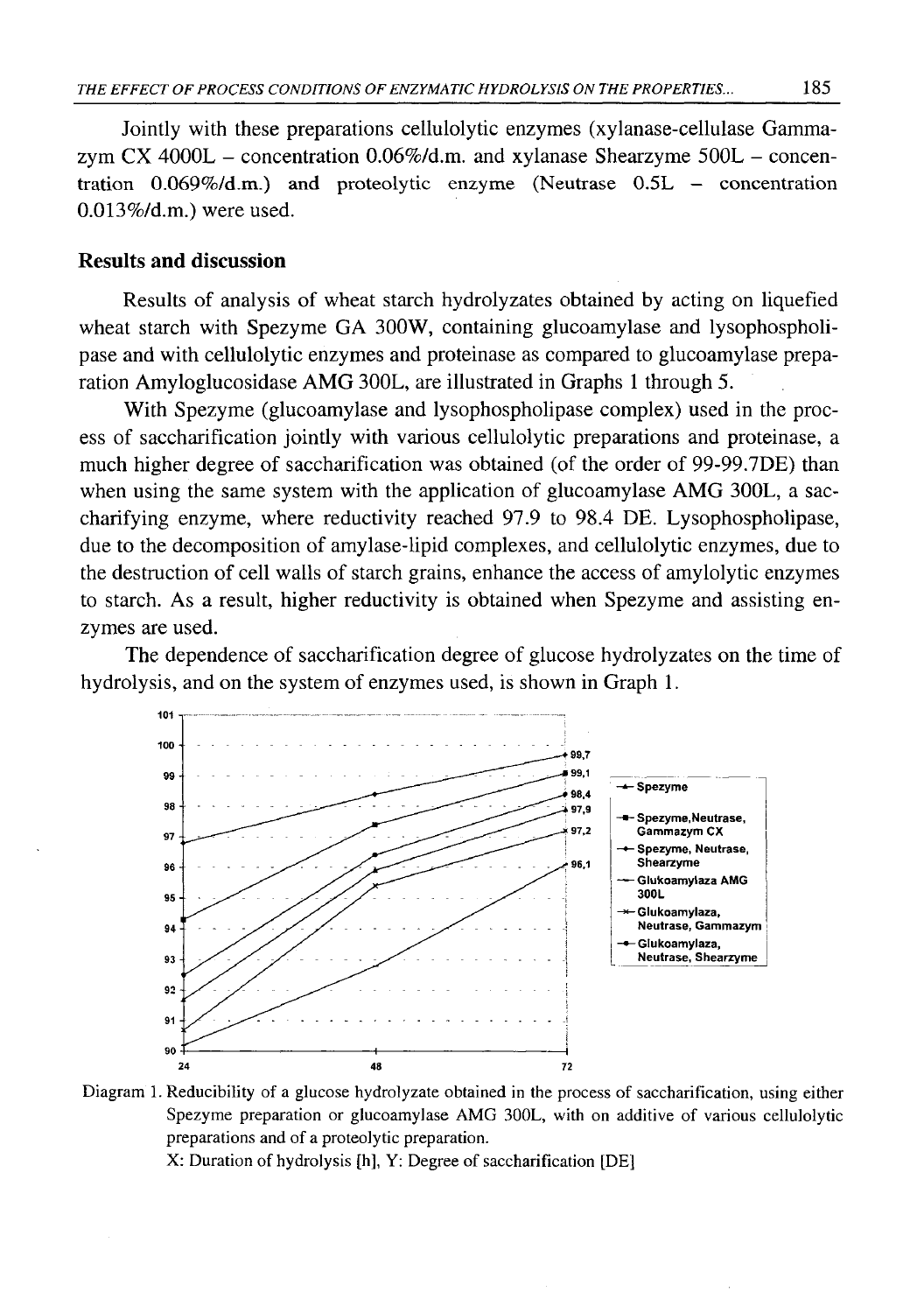

Diagram 2. Filtration rate of a glucose hydrolyzate obtained in the process of saccharification, using either Spezyme preparation or glucoamylase AMG 300L, with an additive of various cellulolytic preparations and of a proteolytic preparation. X: Duration of hydrolysis [h]; Y: Filtration rate  $[cm<sup>3</sup>/m<sup>2</sup>s]$ 

Due to the decomposition of amylase-lipid complexes, lysophospholipase contained in Spezyme preparation improves filtration ability of wheat glucose hydrolyzates.

The hydrolyzates obtained using in the process of saccharification Spezyme preparation with the addition of xylanase Shearzyme and proteinase, were characterised by the best filtration ability  $-1.45 \text{ cm}^3/\text{m}^2$ s. For the same system with the use of glucoamylase AMG 300L the hydrolyzates were filtered at a slower rate -  $1.42 \text{ cm}^3/\text{m}^2\text{s}$ .

Filtration ability of wheat glucose hydrolyzates is shown in Graph 2.

The application of both saccharifying preparations, cellulolytic enzymes and proteinase makes it possible to obtain glucose hydrolyzates which are less coloured and more transparent than those obtained without the addition of the enzymatic preparations.

The best appeared to be the system in which glucoamylase with lysophospholipase (Spezyme GA 300W), xylanase Shearzyme 500L and proteinase Neutrase 0.5L were used; the colour factor was then  $206$  and transparency factor  $-122$ . For hydrolyzates obtained with the use of glucoamylase AMG 300L these factors were worse: 297 and 115, respectively.

The colour and transparency factors are shown in Graphs 3 and 4.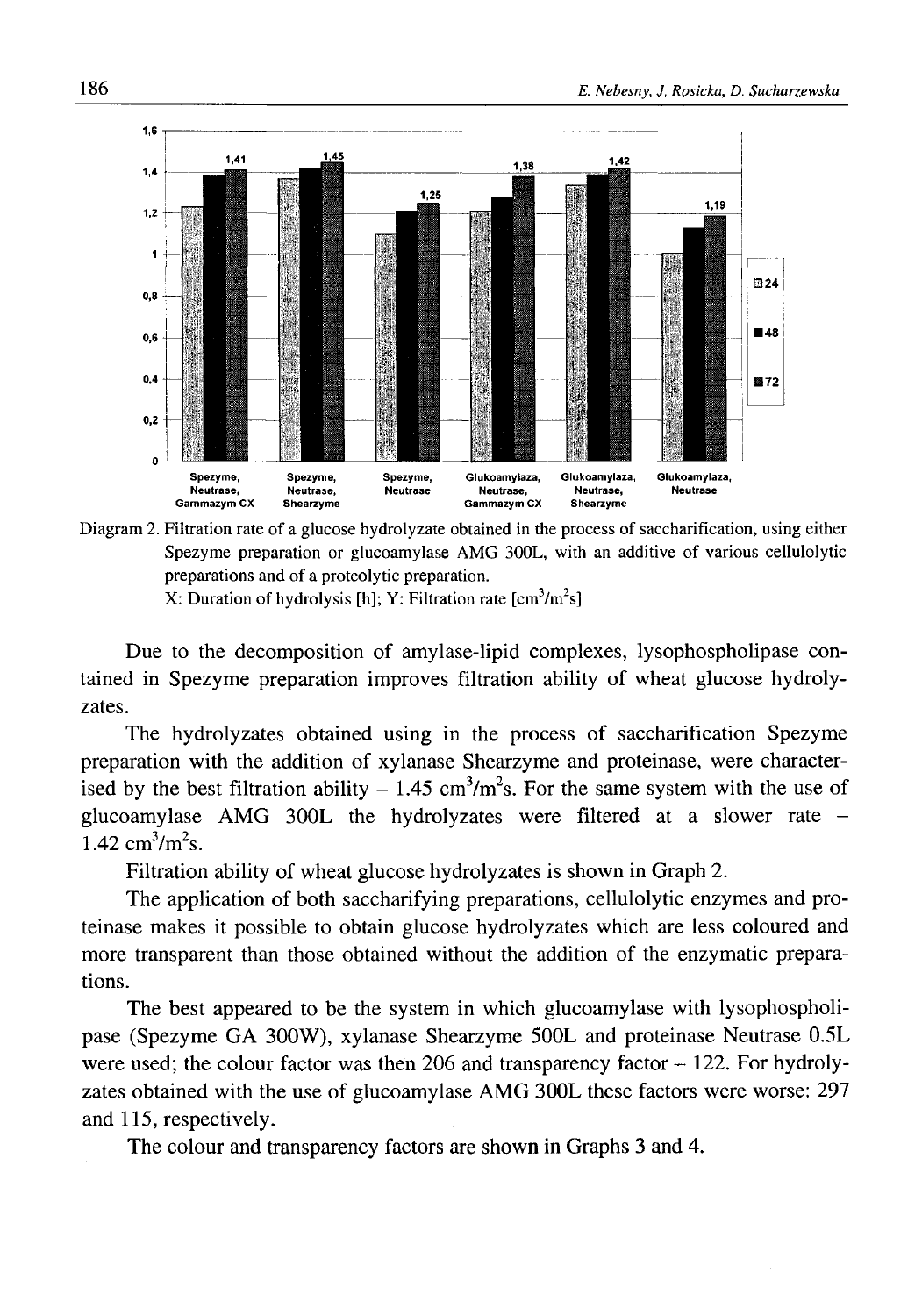

Diagram 3. The colour factor of a glucose hydrolyzate obtained in the process of saccharification, using either Spezyme preparation or glucoamylase AMG 300L with an additive of various cellulolytic preparations and of a proteolytic preparation. X: Duration of hydrolysis [h]; Y: Colour factor



Diagram 4. The transparency factor of a glucose hydrolyzate obtained in the process of saccharification, using either Spezyme preparation or glucoamylase AMG 300L, with an additive of various cellulolytic preparations and of a proteolytic preparation. X: Duration of hydrolysis [h]; Y: Transparency factor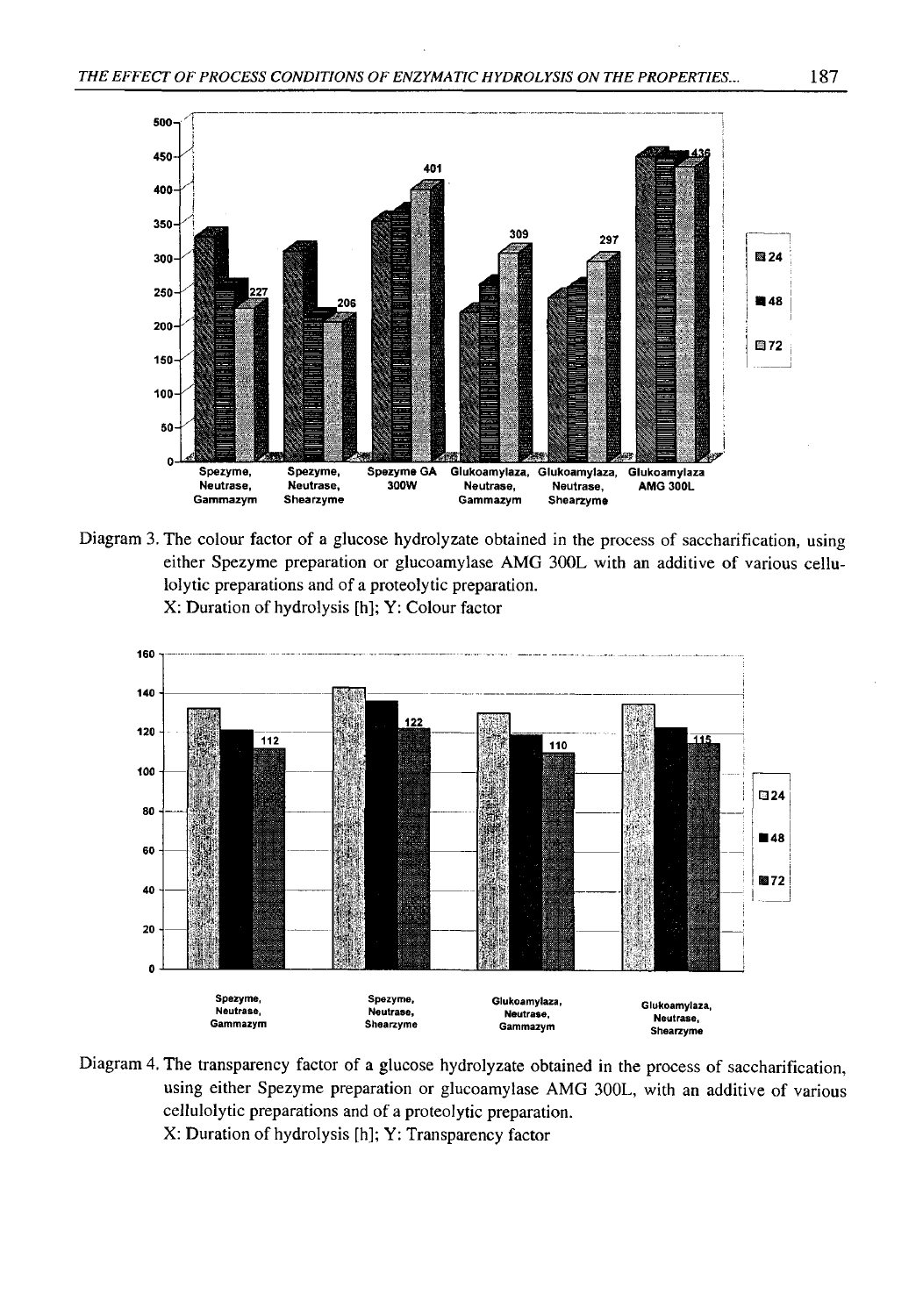

Diagram 5. The protein content in a glucose hydrolyzate obtained in the process of saccharification, using Spezyme preparation and glucoamylase AMG 300L, as well as Neutrase, a proteolytic preparation. Protein content: liquefied hydrolyzate-0,79% d.m. X: Duration of hydrolysis [h]; Y: Protein content [%s.s.]

Investigations of protein content in glucose hydrolyzates (Graph 5) showed that much less protein is transferred to the solution when in the process of saccharification, beside glucoamylase and lyzophospholipase (Spezyme GA 300W), cellulolytic preparations and proteinase are used, than in the case of application of glucoamylase preparation AMG 300L with the above mentioned assisting enzymes.

# **Conclusions**

- 1. Using cellulolytic enzymes and proteinase, simultaneously with saccharificating preparations, in the process of saccharification of wheat starch has an affect of an additional icrease of glucose hydrolyzates.
- 2. Better filtration ability is revealed by glucose hydrolyzates obtained in the presence of glucoamylase and lysophospholipase (Spezyme) with the addition of cellulolytic preparations and proteinase, than by those obtained when glucoamylase AMG 300L is used with these enzymes.
- 3. The application of Spezyme and, additionally, cellulolytic enzymes and proteinase in the process of saccharification results in formation of glucose hydrolyzates which are less coloured and more transparent than in the case when these enzymes are used jointly with glucoamylase AMG 300L.
- 4. The best physical and chemical properties of glucose hydrolyzates, i.e. colour, transparency, filtration ability and the highest reductivity are obtained using for